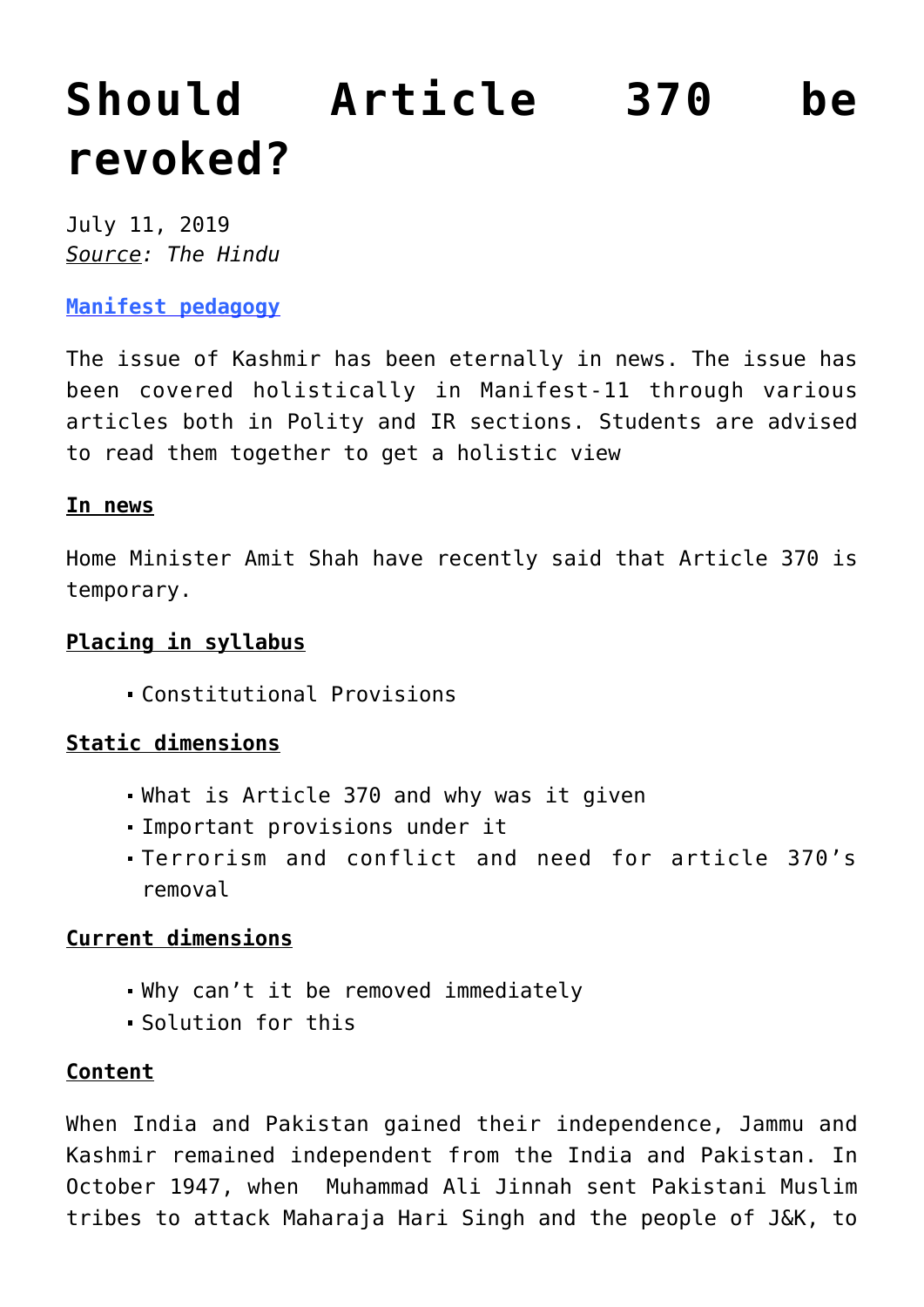defend his state Maharaja chose to accede J&K to India and that's how Article 370 was incorporated. **Article 370, is of a temporary nature**, which grants special status to J&K. All the provisions of the Constitution which are applicable to other states of India are not applicable to J&K.

Chairperson of Constitution Drafting Committee , Dr. BR Ambedkar refused to draft Article 370. However Gopalaswami Ayyangar finally drafted Article 370 stating that " for a variety of reasons Kashmir, unlike other princely states, was not yet ripe for integration. India had been at war with Pakistan over Jammu and Kashmir and while there was a ceasefire, the conditions were still "unusual and abnormal." Part of the State's territory was in the hands of rebels and enemies".

This Article is **Under Part XXI** of the Indian Constitution which **deals with "Temporary, Transitional & Special provisions**". While Article 370 grants special status to the state of Jammu and Kashmir, **Article 35A** gives power to the state legislature to not only define the state's "permanent residents" but also their special rights and privileges.

Similar protections for unique status exist in tribal areas of India including those in Himachal Pradesh, Arunachal Pradesh, Andaman & Nicobar Islands and Nagaland. However, it is only for the state of Jammu and Kashmir that the accession of the state to India is still a matter of dispute between India and Pakistan. **1974 Indira-Sheikh accord** committed that "The State of Jammu and Kashmir which is a constituent unit of the Union of India, shall, in its relation with the Union, continue to be governed by Article 370 of the Constitution of India".

#### What are the provisions under Article 370 ?

Part VI of the Indian constitution (dealing with the state governments) is not applicable to J&K. The State was allowed to have its own Constitution.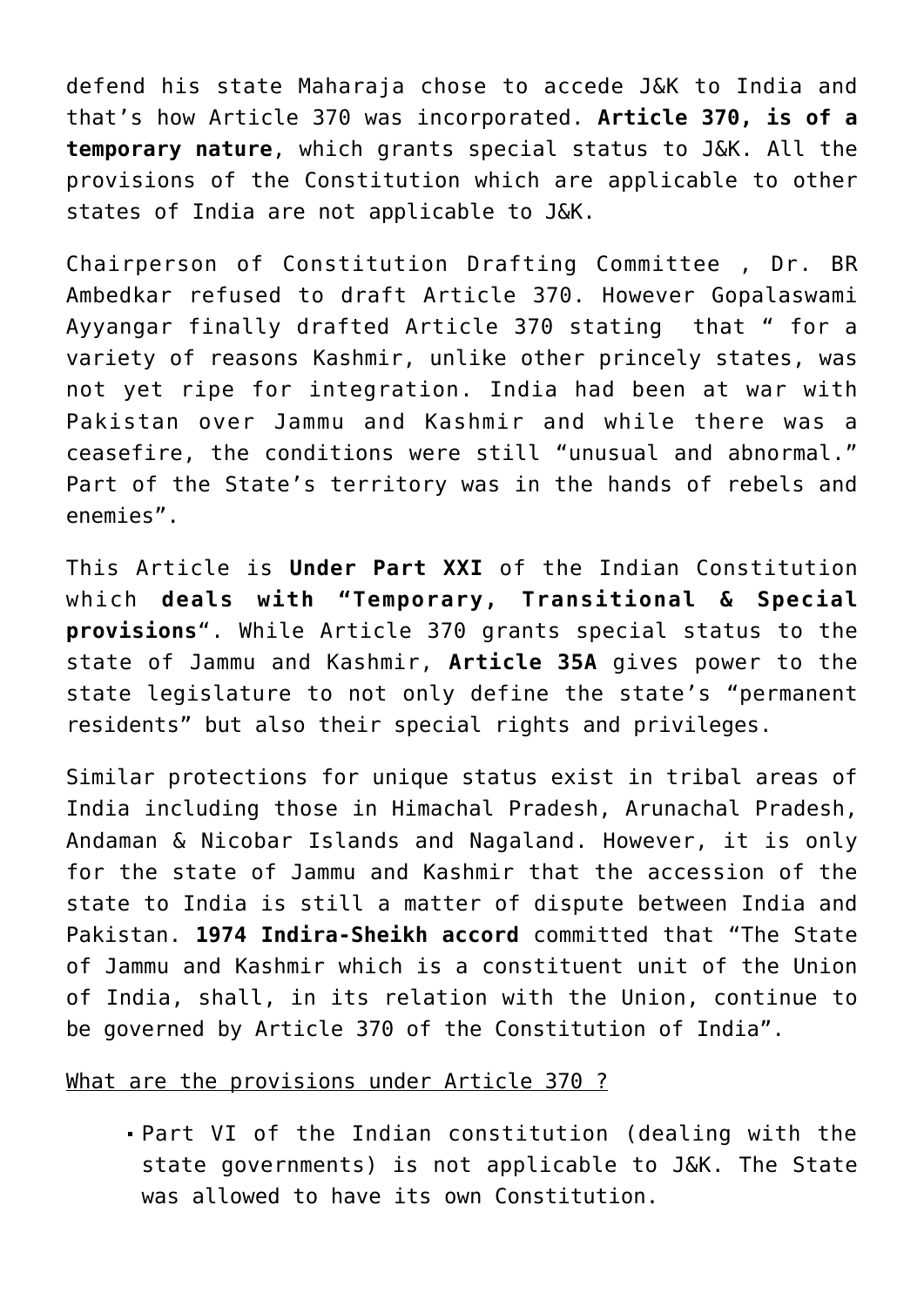- Central legislative powers over the State are limited to the three subjects of **defence, foreign affairs and communications.**
- Other constitutional powers of the Central Government could be extended to the State only with the concurrence of the State Government.
- The preventive detention laws made by the parliament are not applicable to the state.
- The Article 370 could be abrogated or amended only upon the recommendation of the State's Constituent Assembly.
- Part IV (dealing with Directive Principles of state policy) and Part IVA (dealing with Fundamental duties) are not applicable to the state.
- The entire set of laws governing citizenship, ownership of property and most essentially fundamental rights are different in J&K as compared to rest of India.
- Indian Citizen from any other state cannot purchase land or property in J&K.
- The Government of India cannot declare Financial Emergency under Article 360 in the state of J&K, Emergency can only be declared in state in cases of external aggression and war.
- The emergency under President's rule can be imposed in the state on the ground of failure of the constitutional machinery under the provisions of state constitution and not Indian constitution.

# Terrorism and Conflict and need for Article 370's removal

During 1989, a widespread and armed insurgency started in J&K. After the 1987 state legislative assembly election, some of the results in elections were disputed which resulted in the creation of militant groups which laid the foundation of the Mujahadeen insurgency, which continues to this day. The attack on a CRPF convoy in Jammu and Kashmir's Pulwama district that killed at least 40 jawans in February,2019 is the biggest terror attack in the past five years. The responsibility for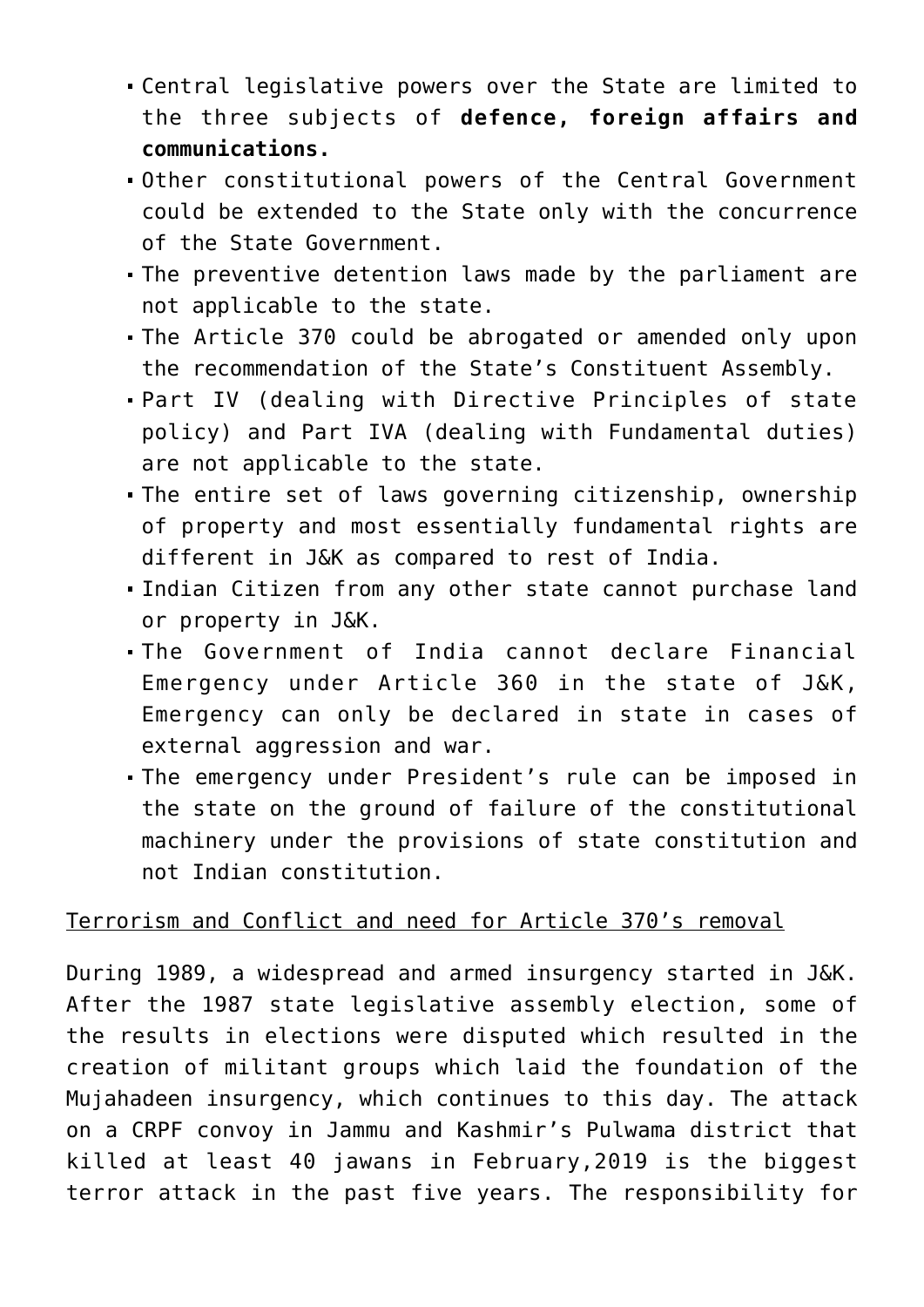the Pulwama Feb 14, 2019 attack was claimed by the Pakistanbased Islamist militant group Jaish-e-Mohammed

#### **The DUSK** (PIL after Pulwama Attack on February 14, 2019)

The honourable Supreme Court of India accepted the urgent hearing of a PIL (Ashwini Kumar Upadhyay V. Union of India) challenging the constitutional validity of the infamous Article 370 of the Constitution of India. In a PIL , which was raised in September 2018, Supreme Court has contended that the Article 370 special provision was temporary in nature at the time of framing of the Constitution.

The PIL also requests for declaration from the Supreme Court that the separate Constitution of J&K is arbitrary and unconstitutional on many grounds, including that it is **against the supremacy of the Constitution of India and conflicting to the motto of 'One Nation, One Constitution', 'One National Anthem and One National Flag**'. The Constitution of J&K is invalid mainly for the reason that the same has still not got the assent of the President, which is a mandatory as per provisions of the Constitution of India.

Article 370 is a temporary provision given to Jammu and Kashmir and it wrongly restricts the powers of many provisions of the Constitution of India by "curtailing" the power of Parliament to make laws on matters which includes under the Union and Concurrent lists. PIL also challenged Articles 6, 7, 8 and 144 of the Constitution of Jammu & Kashmir as arbitrary and contrary to the fundamental rights under the Indian Constitution i.e equality before law, equal protection of law, equal opportunity in public employment, right to establish educational institution, right to trade /business, etc., guaranteed under Articles 14, 15, 16, 19 and 21 of the Constitution of India.

**Article 35A is part of a 1954 presidential order issued under Article 370.** And so far as the Constitution goes, since it was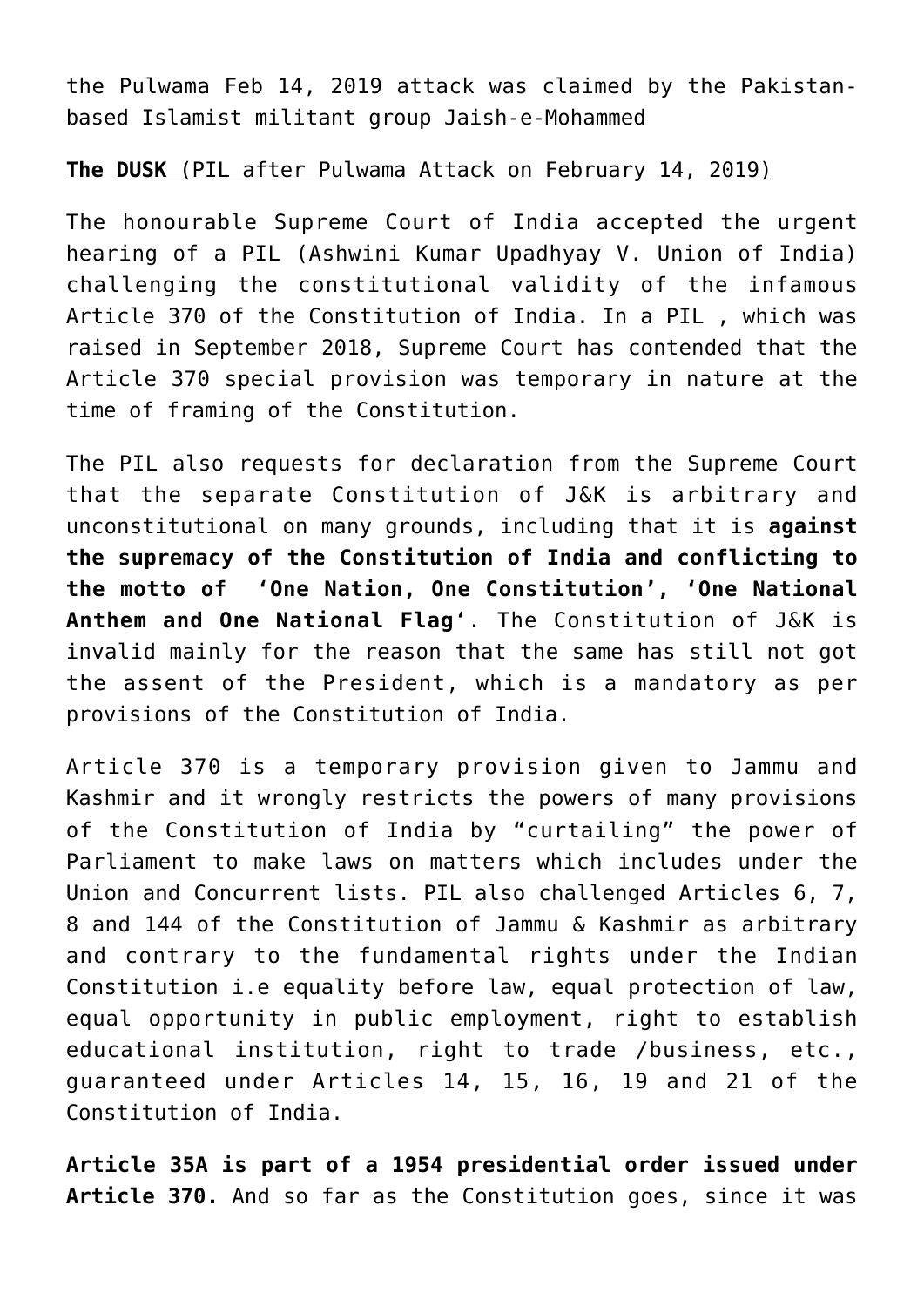brought in a by presidential order, it can be changed by presidential order. But that also requires the state government's consent.

# Solution for this

- The consent of the state constituent assembly is a precondition for changing Article 370. In the Constitution, there can be no vacuum and hence there must be a successor to the constituent assembly. The successor can be Jammu and Kashmir government or Assembly or whosoever and the consent of that body should be enough.
- Article 370 is an article in the Constitution of India and under **Article 368, any article can be repealed or amended by Parliament** in accordance with the procedure prescribed there.

# Why can't it be removed immediately ?

- As the nature of the accession of J&K into the Union of India is totally different from the merger of all other small and big states many legal experts are of the view that abrogating the provision would put the accession of the state to India in jeopardy.
- According to former Union Law minister Shanti Bhushan, under Article 368 of the Constitution, the Parliament has the power to amend the Constitution. But in view of the Supreme Court's ruling in the **Kesavananda Bharati case(1973),** Parliament can't amend the basic structure of the Constitution. Hence obtaining the opinion of the Supreme Court is a must before going ahead with the abrogation of Article 370. But there are doubts over whether Article 370 is a part of the basic structure of the Constitution or not.

Enough lives have already been laid down and the time has now come for the government to finally strike down the Article 370 and integrate Jammu and Kashmir with the nation so that a